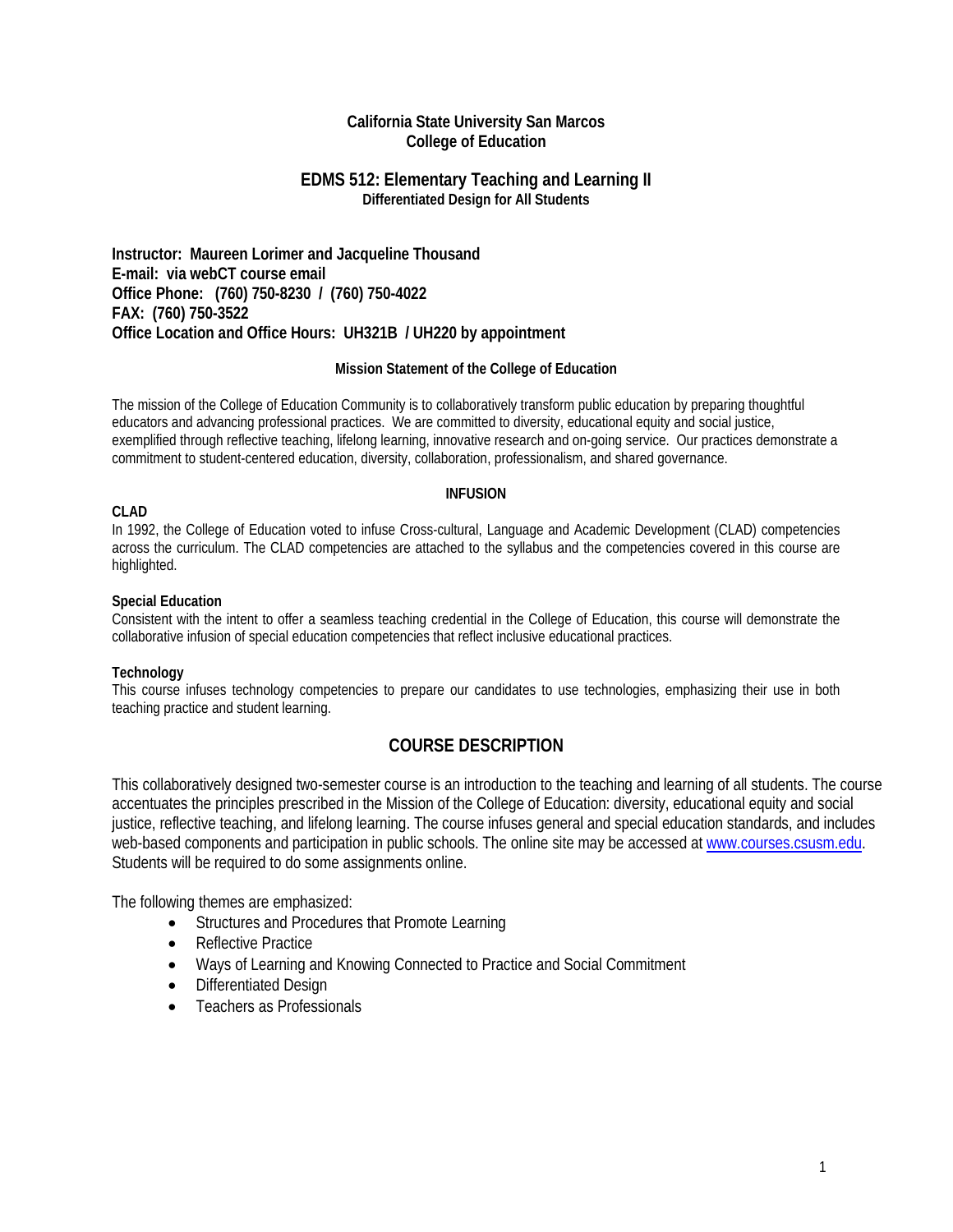# **REQUIRED TEXTS AND WEBSITES**

- 1. Choate, J. S. (2000). *Successful inclusive teaching: (3rd ed.).* Needham Heights, MA: Allyn and Bacon.
- 2. Custom Reader
- 3. [http://courses.csusm.edu](http://courses.csusm.edu/)
- 4. Villa, R. and Thousand, J. (1995). *Creating an inclusive school*. Alexandria, VA: Association for Supervision and Curriculum Development.

## **CALIFORNIA STANDARDS FOR THE TEACHING PROFESSION**

- Engaging and supporting all students in learning
- Creating and maintaining effective environments for student learning
- Understanding and organizing subject matter for student learning
- Planning instruction and designing learning experiences for all learners
- Assessing student learning
- $\triangleright$  Developing as a professional educator

### **TEACHING PERFORMANCE EXPECTATIONS**

- A. Making Subject Matter Comprehensible To Students
	- TPE 1: Specific Pedagogical Skills for Subject Matter Instruction
	- Subject-Specific Pedagogical Skills for Multiple Subject Teaching Assignments
- B: Assessing Student Learning
	- TPE 2: Monitoring Student Learning During Instruction
	- TPE 3: Interpretation and Use of Assessments
- C: Engaging and Supporting Students in Learning<br>TPE 4: Making Content Accessible
	- TPE 4: Making Content Accessible<br>TPE 5: Student Engagement
	- TPE 5: Student Engagement<br>TPE 6: Developmentally Appr
	- TPE 6: Developmentally Appropriate Teaching Practices<br>TPE 6A: Developmentally Appropriate Teaching Practices
	- TPE 6A: Developmentally Appropriate Teaching Practices K-3<br>TPE 6B: Developmentally Appropriate Teaching Practices 4-8
	- TPE 6B: Developmentally Appropriate Teaching Practices 4-8<br>TPE 6D Developmentally Appropriate Teaching Practices for 1
	- Developmentally Appropriate Teaching Practices for Special Education: Teaching the Special Education Population in the General Education Environment
	- TPE 7: Teaching English Learners
- D: Planning Instruction and Designing Learning Experiences for Students
	- TPE 8: Learning about Students<br>TPE 9: Instructional Planning
	- Instructional Planning
- E: Creating and Maintaining Effective Environments for Student Learning<br>
TPE 10: Instructional Time
	- TPE 10: Instructional Time<br>TPE 11: Social Environmer
	- Social Environment
- F: Developing As A Professional Educator
	- TPE 12: Professional, Legal, and Ethical Obligations
	- TPE 13: Professional Growth
	- TPE 14: Technology in Teaching and Learning
	- TPE 15: Social Justice and Equity
	- TPE 16: Bilteracy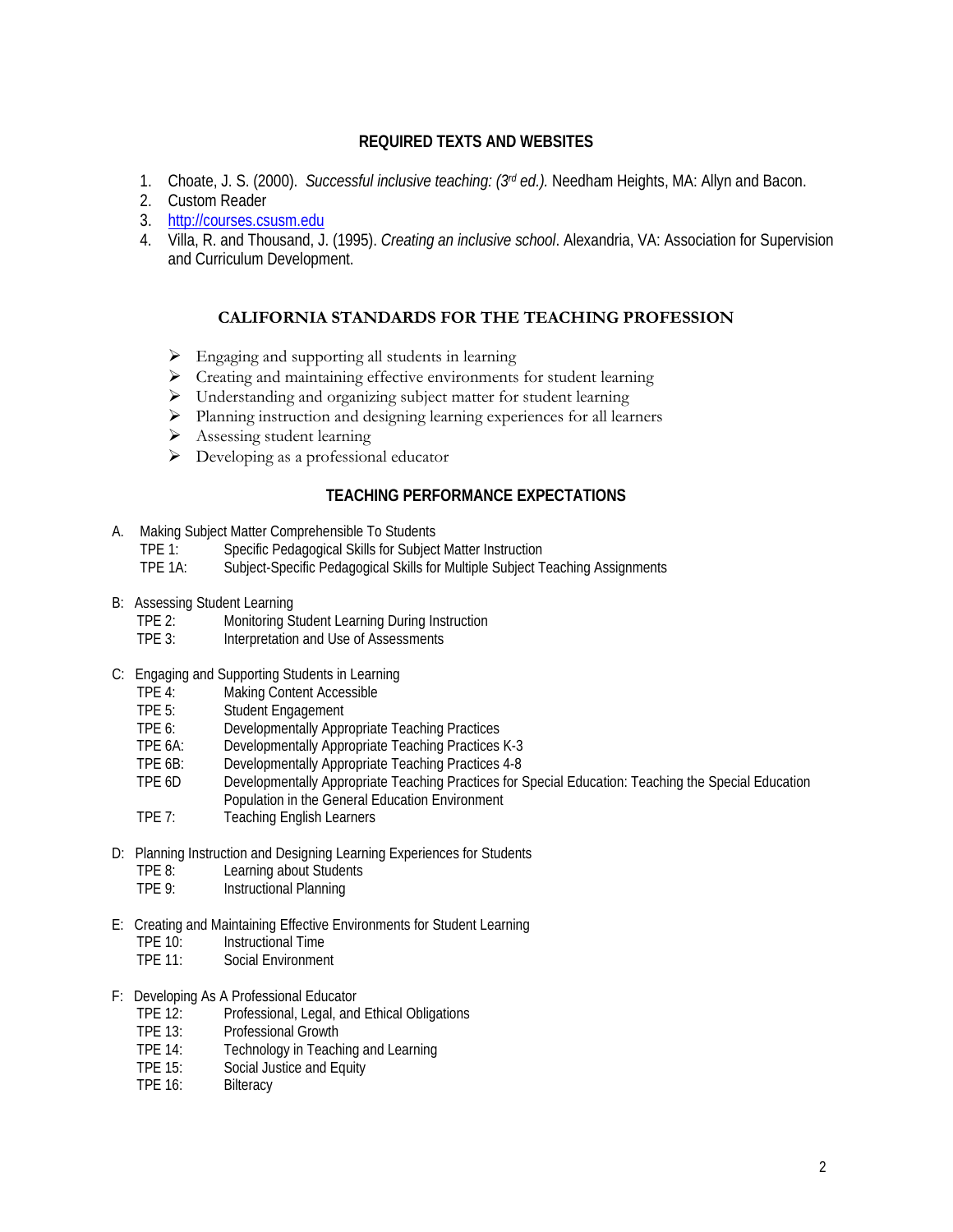# **COE ATTENDANCE POLICY**

Due to the dynamic and interactive nature of courses in the College of Education, all students are expected to attend all classes and participate actively. At a minimum, students must attend more than 80% of class time, or s/he **may not receive a passing grade** for the course at the discretion of the instructor. Individual instructors may adopt more stringent attendance requirements. Should the student have extenuating circumstances, s/he should contact the instructor as soon as possible

### *Expectations*

- $\triangleright$  Students must come to class prepared to discuss required readings, submit required assignments, and participate in class activities. Teacher education is a professional preparation program, and students will be expected to adhere to standards of dependability, confidentiality, and writing achievement.
- $\triangleright$  Attend all class sessions, be on time, stay for the entire session, and contact the instructor and your class partner when you must miss all or part of class.
- $\triangleright$  Word-process and keep copies of all written work.
- $\triangleright$  Complete and hand in all assignments on the given due dates for full credit. If you have extraordinary circumstances that impact completion of your assignments, please notify the instructor. Grades on assignments will be lowered by 10% for each day the assignment is late. After one week, the assignment will not be accepted.
- $\triangleright$  Read and understand the university policy on plagiarism.
- $\triangleright$  Students must participate in class discussions and group activities, and demonstrate positive interpersonal skills with classmates and guests.
- $\triangleright$  If you miss two class sessions, or are late (or leave early) for more than three sessions, you cannot receive a grade of A. If you miss three class sessions, you cannot receive a grade of B.
- $\triangleright$  To receive a teaching credential from the state of California you must maintain a B average (3.0 GPA), with all grades at a C+ or better, in your teacher education course

### **Assignments**

*Specific criteria for all assignments will be provided.*

| Attendance and Reading Summary Responses (TPE's 12, 13)            |   |           | 45 pts. |           |
|--------------------------------------------------------------------|---|-----------|---------|-----------|
| Case Study Write Up (TPE's 1,2,4,6,9,10,14,15)                     |   | $15$ pts. |         |           |
| Philosophy Action Plan ( <i>TPE's 12, 13</i> )                     |   | $15$ pts. |         |           |
| Personal Credo (TPE's 12, 13)                                      |   | $15$ pts. |         |           |
| SST In-Class Presentation (TPE 1-13, & 15)                         |   | $15$ pts. |         |           |
| Unit Plan (TPE 3,4, 5, 6, 7, 8, 9, 10, 11)                         |   | 20 pts.   |         |           |
| WebCT Discussion (TPE 1-16)                                        |   | $15$ pts. |         |           |
| IEP In-Class Presentation (TPE's 1-13, &15)                        |   | $15$ pts. |         |           |
| IEP Questions $4 \text{ } \textcircled{a}$ 5pts. (TPE's 1-13 & 15) |   |           | 20 pts. |           |
| Portfolio (TPE's 1-16)                                             |   |           | 25 pts  |           |
| <b>Grading Scale:</b>                                              |   |           |         |           |
| 100% - 90%<br>A                                                    | С | 79% - 70% | F       | below 59% |
| B.<br>89% - 80%                                                    | D | 69% - 60% |         |           |